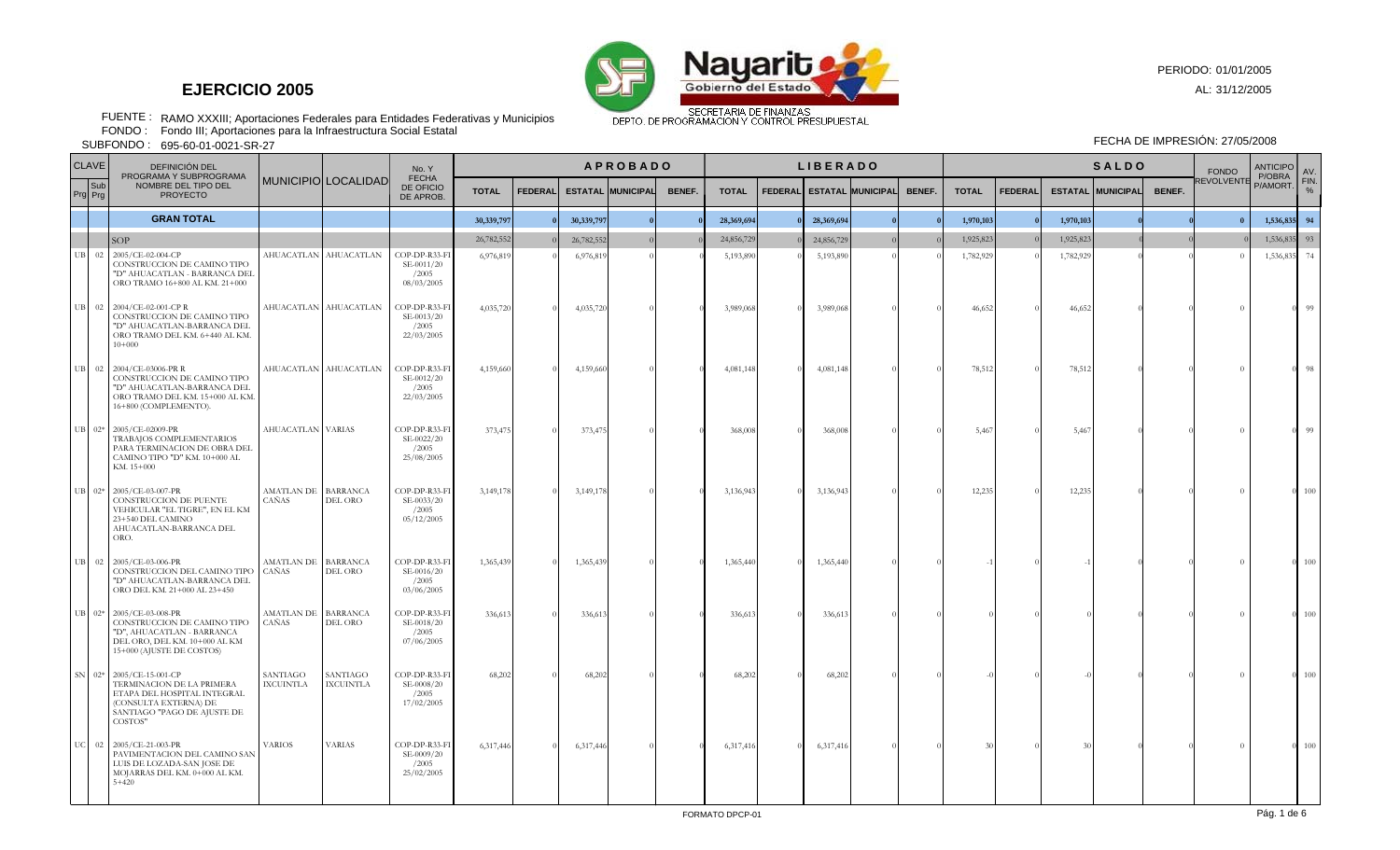

PERIODO: 01/01/2005

FECHA DE IMPRESIÓN: 27/05/2008

AL: 31/12/2005

RAMO XXXIII; Aportaciones Federales para Entidades Federativas y Municipios FUENTE : FONDO :

Fondo III; Aportaciones para la Infraestructura Social Estatal

SUBFONDO : 695-60-01-0027-SR-27

|               | $ -$<br><b>CLAVE</b> | DEFINICIÓN DEL                                                                                                                                    |               |                     | No. Y                                              | <b>APROBADO</b> |                |                    |                          |                |              | <b>LIBERADO</b> |                    |                                  |  |              | <b>SALDO</b>   |        |                          |        |                                                 |  |                                                    |
|---------------|----------------------|---------------------------------------------------------------------------------------------------------------------------------------------------|---------------|---------------------|----------------------------------------------------|-----------------|----------------|--------------------|--------------------------|----------------|--------------|-----------------|--------------------|----------------------------------|--|--------------|----------------|--------|--------------------------|--------|-------------------------------------------------|--|----------------------------------------------------|
|               | Sub<br>Prg Prg       | PROGRAMA Y SUBPROGRAMA<br>NOMBRE DEL TIPO DEL<br>PROYECTO                                                                                         |               | MUNICIPIO LOCALIDAD | FECHA<br>DE OFICIO<br>DE APROB.                    | <b>TOTAL</b>    | <b>FEDERAL</b> |                    | <b>ESTATAL MUNICIPAL</b> | BENEF.         | <b>TOTAL</b> |                 |                    | FEDERAL ESTATAL MUNICIPAL BENEF. |  | <b>TOTAL</b> | <b>FEDERAL</b> |        | <b>ESTATAL MUNICIPAL</b> | BENEF. | FONDO ANTICIPO<br>REVOLVENTE P/OBRA<br>P/AMORT. |  | AV.<br>$\begin{array}{c}\nFIN. \\ % \n\end{array}$ |
|               |                      |                                                                                                                                                   |               |                     |                                                    |                 |                |                    |                          |                |              |                 |                    |                                  |  |              |                |        |                          |        |                                                 |  |                                                    |
|               |                      |                                                                                                                                                   |               |                     |                                                    | 631,917         |                |                    | $\overline{0}$           | $\overline{0}$ | 587,788      |                 |                    | $\Omega$                         |  | 44,129       |                | 44,129 |                          |        |                                                 |  | $0\qquad$ 93                                       |
| <sub>SO</sub> | 04                   | <b>SSN</b><br>2005/CE-21-005-CP<br>ADQUISICION DE EQUIPO MEDICO<br>Y DE LABORATORIO PARA<br>HOSPITALES Y LABORATORIO<br>ESTATAL DE SALUD PUBLICA. | <b>VARIOS</b> | <b>VARIAS</b>       | COP-DP-R33-FI<br>SE-0014/20<br>/2005<br>04/04/2005 | 631,917         |                | 631,917<br>631,917 | $\Omega$                 |                | 587,788      |                 | 587,788<br>587,788 |                                  |  | 44,129       |                | 44,129 |                          |        | $\overline{0}$                                  |  | 93                                                 |
|               |                      |                                                                                                                                                   |               |                     |                                                    |                 |                |                    |                          |                |              |                 |                    |                                  |  |              |                |        |                          |        |                                                 |  |                                                    |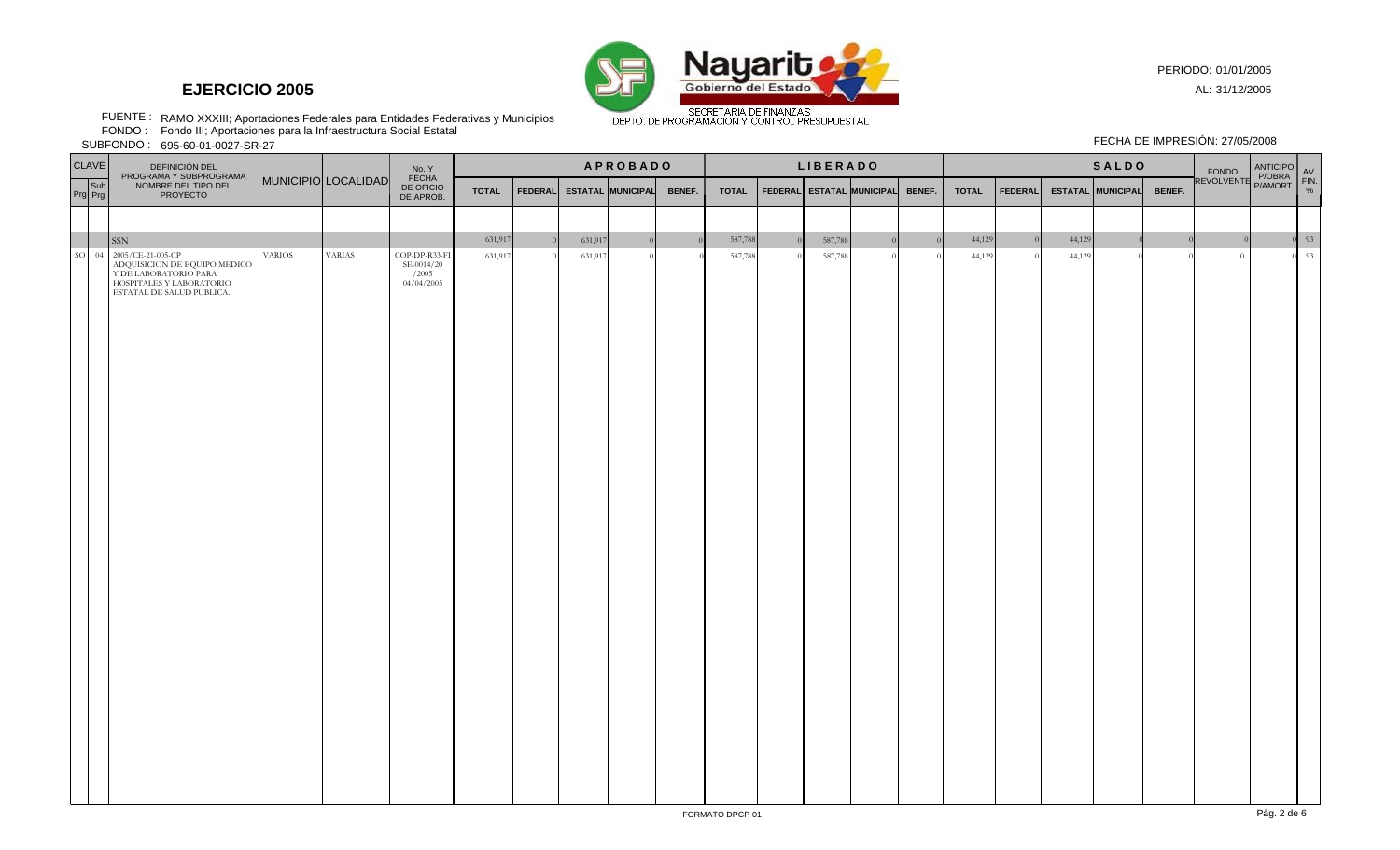

PERIODO: 01/01/2005

AL: 31/12/2005

RAMO XXXIII; Aportaciones Federales para Entidades Federativas y Municipios FUENTE : FONDO : FECHA DE IMPRESIÓN: 27/05/2008

Fondo III; Aportaciones para la Infraestructura Social Estatal

695-60-01-1001-SR-27 SUBFONDO :

|               | <b>CLAVE</b><br>DEFINICIÓN DEL<br>PROGRAMA Y SUBPROGRAMA<br>MUNICIPIO LOCALIDAD |                                                                                                                                                                  |                              |                       | No. Y                                                  | <b>APROBADO</b> |                |           |                          |        |              | <b>LIBERADO</b> |                           |  |        |              | <b>SALDO</b>   |  |                          |        |                                                 | AV.          |
|---------------|---------------------------------------------------------------------------------|------------------------------------------------------------------------------------------------------------------------------------------------------------------|------------------------------|-----------------------|--------------------------------------------------------|-----------------|----------------|-----------|--------------------------|--------|--------------|-----------------|---------------------------|--|--------|--------------|----------------|--|--------------------------|--------|-------------------------------------------------|--------------|
|               | Sub<br>Prg Prg                                                                  | NOMBRE DEL TIPO DEL<br><b>PROYECTO</b>                                                                                                                           |                              |                       | <b>FECHA</b><br>DE OFICIO<br>DE APROB.                 | <b>TOTAL</b>    | <b>FEDERAL</b> |           | <b>ESTATAL MUNICIPAL</b> | BENEF. | <b>TOTAL</b> |                 | FEDERAL ESTATAL MUNICIPAL |  | BENEF. | <b>TOTAL</b> | <b>FEDERAL</b> |  | <b>ESTATAL MUNICIPAL</b> | BENEF. | FONDO ANTICIPO<br>REVOLVENTE P/OBRA<br>P/AMORT. | FIN.<br>$\%$ |
|               |                                                                                 |                                                                                                                                                                  |                              |                       |                                                        |                 |                |           |                          |        |              |                 |                           |  |        |              |                |  |                          |        |                                                 |              |
|               |                                                                                 | SOP                                                                                                                                                              |                              |                       |                                                        | 1,228,602       |                | 1,228,602 |                          |        | 1,228,601    |                 | 1,228,601                 |  |        |              |                |  |                          |        |                                                 | 100          |
| UB            |                                                                                 | 02 2004/CE-03006-PR R<br>CONSTRUCCION DE CAMINO TIPO<br>"D" AHUACATLAN BARRANCA DEL<br>ORO TRAMO DEL KM. 15+000 AL KM.<br>$16 + 800$                             |                              | AHUACATLAN AHUACATLAN | COP-DP-R33-FI<br>SE-0006/20<br>/2005<br>16/02/2005     | 1,158,070       |                | 1,158,07  |                          |        | 1,158,069    |                 | 1,158,069                 |  |        |              |                |  |                          |        | $\Omega$                                        | 100          |
|               |                                                                                 | UB 02* 2005/CE-03-008-PR/C<br>CONSTRUCCION DE CAMINO TIPO<br>"D", AHUACATLAN-BARRANCA DEL<br>ORO, DEL KM. 10+000 AL KM. 15+000<br>(AJUSTE DE COSTOS) SALDOS 2004 | AMATLAN DE BARRANCA<br>CAÑAS | DEL ORO               | COP-DP-R33-FI<br>SE-0018-C/<br>$-C/2005$<br>07/06/2005 | 70,532          |                | 70,532    |                          |        | 70,532       | $\theta$        | 70,532                    |  |        |              |                |  |                          |        | $\overline{0}$                                  | $0 - 100$    |
|               |                                                                                 | <b>SSN</b>                                                                                                                                                       |                              |                       |                                                        | 104,466         |                | 104,466   | $\sqrt{ }$               |        | 104,466      |                 | 104,466                   |  |        |              |                |  |                          |        |                                                 | $0 - 100$    |
| <sub>SO</sub> | 04                                                                              | 2005/CE-21-001-CP<br>ADQUISICION DE TELESCOPIOS<br>PARA CIRUGIA LAPAROSCOPICA                                                                                    | <b>VARIOS</b>                | <b>VARIAS</b>         | COP-DP-R33-FI<br>SE-0029/20<br>/2005<br>11/11/2005     | 104,466         |                | 104,466   |                          |        | 104,466      |                 | 104,466                   |  |        |              |                |  |                          |        | $\sqrt{ }$                                      | 100          |
|               |                                                                                 |                                                                                                                                                                  |                              |                       |                                                        |                 |                |           |                          |        |              |                 |                           |  |        |              |                |  |                          |        |                                                 |              |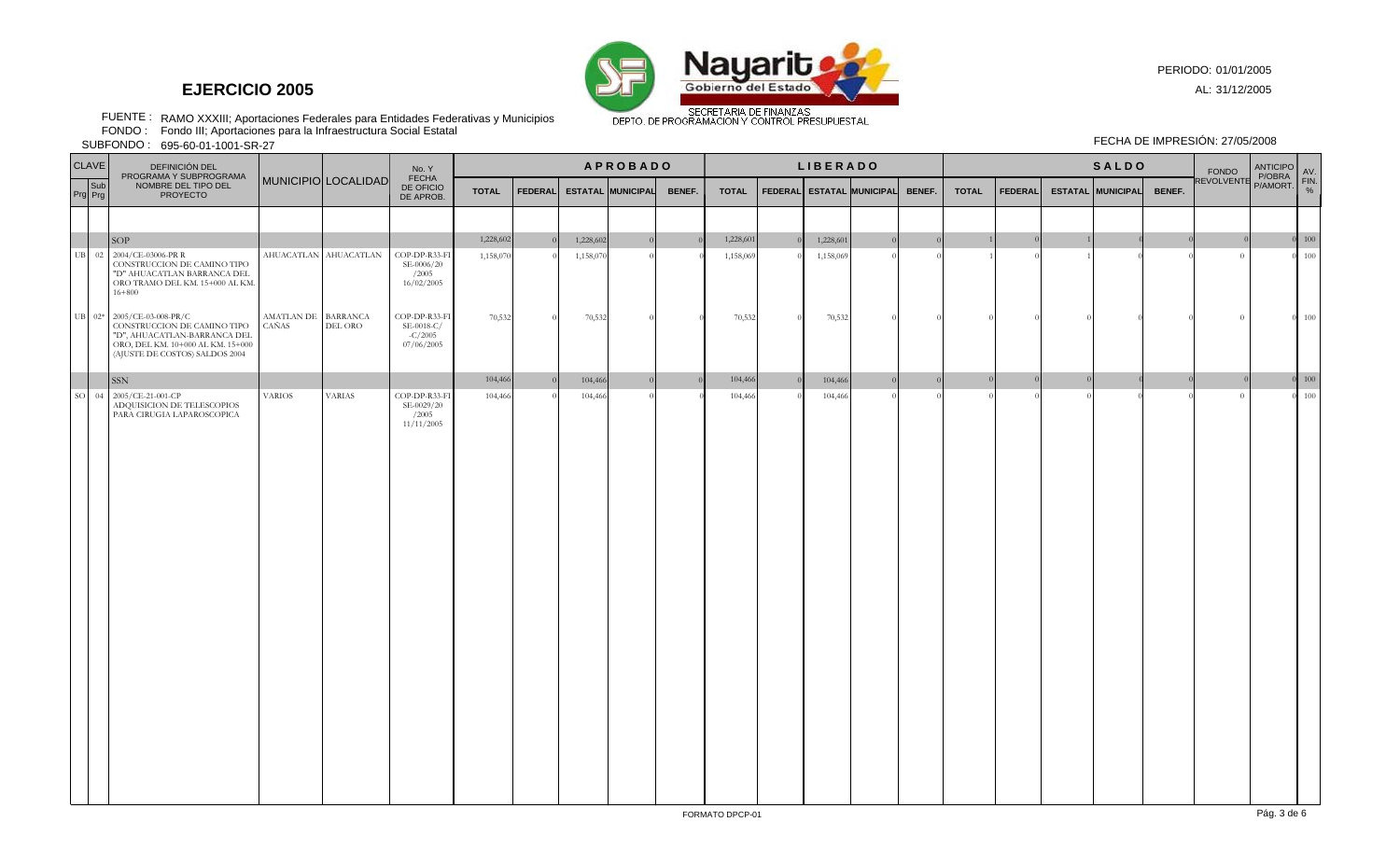

PERIODO: 01/01/2005

FECHA DE IMPRESIÓN: 27/05/2008

AL: 31/12/2005

RAMO XXXIII; Aportaciones Federales para Entidades Federativas y Municipios FUENTE : FONDO :

Fondo III; Aportaciones para la Infraestructura Social Estatal

695-60-01-1002-SR-27 SUBFONDO :

| CLAVE<br>DEFINICIÓN DEL<br>PROGRAMA Y SUBPROGRAMA<br>MUNICIPIO LOCALIDAD |                                                                                                                                                                                                      |                                                                                                                                                      | No. Y<br>FECHA | <b>APROBADO</b>                                    |                    |                |                    |                          |                | <b>LIBERADO</b> |  |                    |                                     |              | <b>SALDO</b>   |  |                          |        |                                                  |  |                     |
|--------------------------------------------------------------------------|------------------------------------------------------------------------------------------------------------------------------------------------------------------------------------------------------|------------------------------------------------------------------------------------------------------------------------------------------------------|----------------|----------------------------------------------------|--------------------|----------------|--------------------|--------------------------|----------------|-----------------|--|--------------------|-------------------------------------|--------------|----------------|--|--------------------------|--------|--------------------------------------------------|--|---------------------|
| Sub<br>Prg Prg                                                           | NOMBRE DEL TIPO DEL<br><b>PROYECTO</b>                                                                                                                                                               |                                                                                                                                                      |                | DE OFICIO<br>DE APROB.                             | <b>TOTAL</b>       | <b>FEDERAL</b> |                    | <b>ESTATAL MUNICIPAL</b> | BENEF.         | <b>TOTAL</b>    |  |                    | FEDERAL ESTATAL MUNICIPAL<br>BENEF. | <b>TOTAL</b> | <b>FEDERAL</b> |  | <b>ESTATAL MUNICIPAL</b> | BENEF. | FONDO<br>FONDO POBRA FIN.<br>REVOLVENTE P/AMORT. |  |                     |
|                                                                          |                                                                                                                                                                                                      |                                                                                                                                                      |                |                                                    |                    |                |                    |                          |                |                 |  |                    |                                     |              |                |  |                          |        |                                                  |  |                     |
|                                                                          |                                                                                                                                                                                                      |                                                                                                                                                      |                |                                                    |                    |                |                    | $\overline{0}$           | $\overline{0}$ | 267,768         |  |                    |                                     |              |                |  |                          |        |                                                  |  |                     |
|                                                                          | SOP<br>UC 03 2004/CE-14-005-A-PR R<br>CONSTRUCCION DE PUENTE<br>VEHICULAR "LAS CUEVAS"<br>UBICADO EN EL KM. 11+297.35 DEL<br>CAMINO SAN LUIS DE LOZADA -<br>SAN JOSE DE MOJARRAS (SALDOS<br>$2000$ ) | $\begin{tabular}{ c c c } \hline \texttt{SANTA MARIA} & \texttt{SAN JOSE DE} \\ \hline \texttt{DEL ORO} & \texttt{MOJARRAS} \\ \hline \end{tabular}$ | (MOJARRAS)     | COP-DP-R33-FI<br>SE-0027/20<br>/2005<br>11/11/2005 | 267,768<br>267,768 |                | 267,768<br>267,768 | $\Omega$                 |                | 267,768         |  | 267,768<br>267,768 |                                     |              |                |  |                          |        | $\overline{0}$                                   |  | $0\quad 100$<br>100 |
|                                                                          |                                                                                                                                                                                                      |                                                                                                                                                      |                |                                                    |                    |                |                    |                          |                |                 |  |                    |                                     |              |                |  |                          |        |                                                  |  |                     |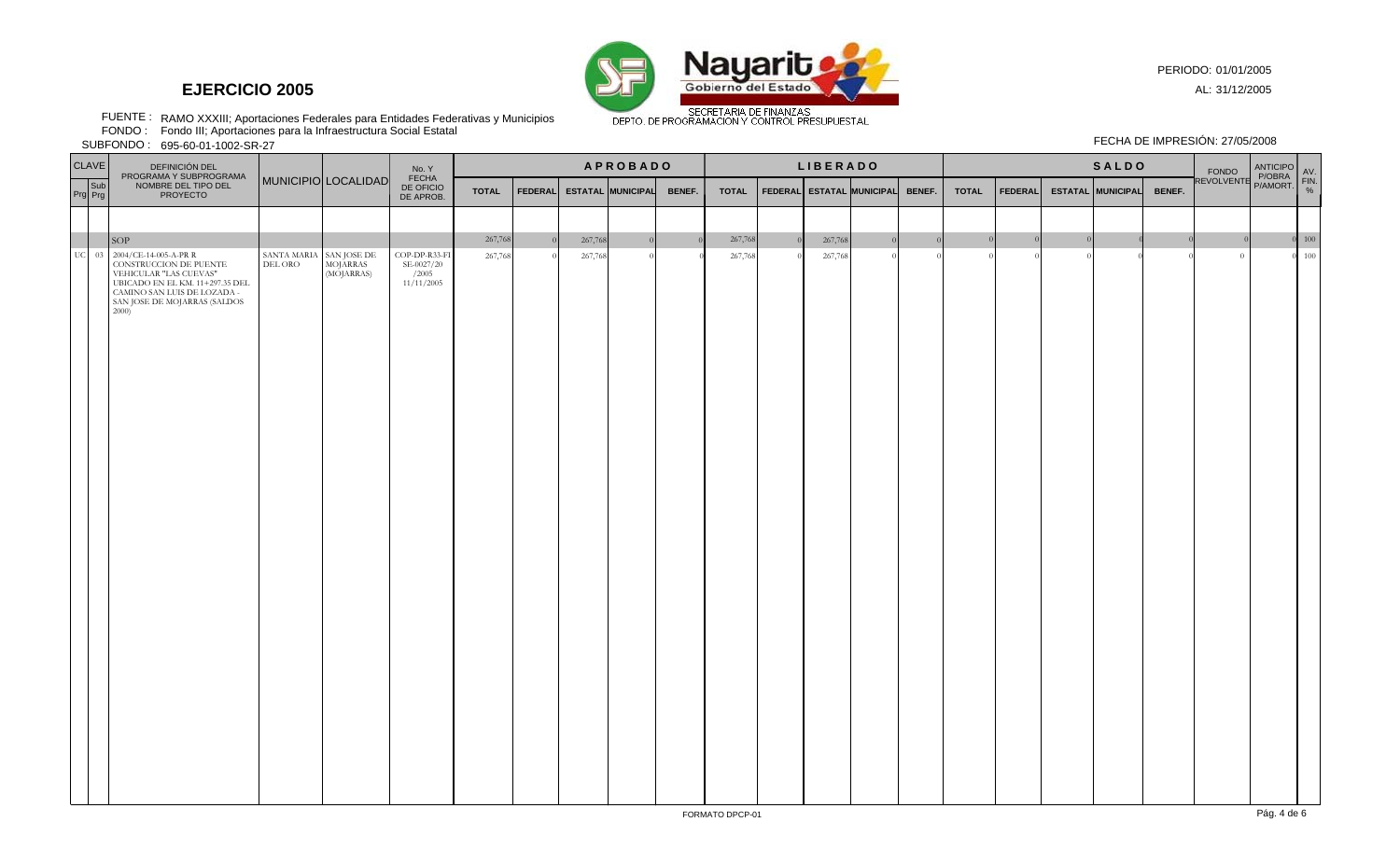

RAMO XXXIII; Aportaciones Federales para Entidades Federativas y Municipios FUENTE : FONDO : FECHA DE IMPRESIÓN: 27/05/2008

Fondo III; Aportaciones para la Infraestructura Social Estatal

695-60-01-1003-SR-27 SUBFONDO :

| <b>CLAVE</b>   | <b>DEFINICIÓN DEL</b>                                                                                                                                                                    |                                    |                               | No. Y                                                    |              |                 |           |                          | <b>APROBADO</b> | <b>LIBERADO</b> |          |                           |  |        | <b>SALDO</b> |                |  |                          |        | <b>FONDO</b>      | <b>ANTICIPO</b><br>P/OBRA | AV.           |
|----------------|------------------------------------------------------------------------------------------------------------------------------------------------------------------------------------------|------------------------------------|-------------------------------|----------------------------------------------------------|--------------|-----------------|-----------|--------------------------|-----------------|-----------------|----------|---------------------------|--|--------|--------------|----------------|--|--------------------------|--------|-------------------|---------------------------|---------------|
| Sub<br>Prg Prg | PROGRAMA Y SUBPROGRAMA<br>NOMBRE DEL TIPO DEL<br><b>PROYECTO</b>                                                                                                                         |                                    | MUNICIPIO LOCALIDAD           | <b>FECHA</b><br>DE OFICIO<br>DE APROB.                   | <b>TOTAL</b> | <b>FEDERALI</b> |           | <b>ESTATAL MUNICIPAL</b> | BENEF.          | <b>TOTAL</b>    |          | FEDERAL ESTATAL MUNICIPAL |  | BENEF. | <b>TOTAL</b> | <b>FEDERAL</b> |  | <b>ESTATAL MUNICIPAL</b> | BENEF. | <b>REVOLVENTE</b> | P/AMORT.                  | FIN.<br>%     |
|                |                                                                                                                                                                                          |                                    |                               |                                                          |              |                 |           |                          |                 |                 |          |                           |  |        |              |                |  |                          |        |                   |                           |               |
|                | <b>SOP</b>                                                                                                                                                                               |                                    |                               |                                                          | 1,049,079    |                 | 1,049,079 |                          |                 | 1,049,079       |          | 1,049,07                  |  |        |              |                |  |                          |        |                   |                           | $0 \quad 100$ |
| $UB$ 02*       | 2005/CE-02-010-PR<br>AJUSTE DE COSTOS DE LA OBRA<br>"CONSTRUCCION DE CAMINO TIPO<br>D, AHUACATLAN-BARRANCA DEL<br>ORO, KM. 6+440 AL KM. 10+000                                           | AHUACATLAN VARIAS                  |                               | COP-DP-R33-FI<br>SE-0025/20<br>/2005<br>30/09/2005       | 93,333       |                 | 93,333    |                          |                 | 93,333          |          | 93,333                    |  |        |              |                |  |                          |        | $\Omega$          |                           | 100           |
|                | UB 02* 2005/CE-02-011-PR<br>AJUSTE DE COSTOS DE LA OBRA<br>"CONSTRUCCION DE CAMINO TIPO<br>D, AHUACATLAN-BARRANCA DEL<br>ORO, DEL KM. 15+000 AL KM. 16+800                               | AHUACATLAN VARIAS                  |                               | COP-DP-R33-FI<br>SE-0026/20<br>/2005<br>30/09/2005       | 45,191       |                 | 45,191    |                          |                 | 45,191          | $\Omega$ | 45,191                    |  |        |              |                |  |                          |        | $\Omega$          |                           | $0 - 100$     |
|                | UB 02* 2005/CE-03-007-PR/A<br>CONSTRUCCION DE PUENTE<br>VEHICULAR "EL TIGRE" EN EL KM.<br>23+540 DEL CAMINO<br>AHUACATLAN-BARRANCA DEL ORO<br>(SALDOS 2001)                              | AMATLAN DE BARRANCA<br>CAÑAS       | DEL ORO                       | COP-DP-R33-FI<br>SE-0031/20<br>/2005<br>05/12/2005       | 95,654       |                 | 95,654    |                          |                 | 95,654          | $\Omega$ | 95,654                    |  |        |              |                |  |                          |        | $\Omega$          | $\Omega$                  | 100           |
|                | UB 02* 2005/CE-03-008-PR/A<br>CONSTRUCCION DE CAMINO TIPO<br>"D", AHUACATLAN-BARRANCA DEL<br>ORO, DEL KM 10+000 AL KM. 15+000<br>(AJUSTE DE COSTOS) SALDOS 2001                          | AMATLAN DE BARRANCA<br>CAÑAS       | DEL ORO                       | COP-DP-R33-FI<br>$SE-0018-A/$<br>$-A/2005$<br>07/06/2005 | 360,455      |                 | 360,455   |                          |                 | 360,455         | $\Omega$ | 360,455                   |  |        |              |                |  |                          |        | $\Omega$          | $\Omega$                  | 100           |
|                | UC 03 2004/CE-14-005-B-PR R<br>CONSTRUCCION DE PUENTE<br>VEHICULAR "LAS CUEVAS"<br>UBICADO EN EL KM. 11+297.35 DEL<br>CAMINO SAN LUIS DE LOZADA -<br>SAN JOSE DE MOJARRAS(SALDOS<br>2001 | SANTA MARIA SAN JOSE DE<br>DEL ORO | <b>MOJARRAS</b><br>(MOJARRAS) | COP-DP-R33-FI<br>SE-0028/20<br>/2005<br>11/11/2005       | 454,446      |                 | 454,446   |                          |                 | 454,446         | $\Omega$ | 454,446                   |  |        |              |                |  |                          |        | $\Omega$          | $\Omega$                  | 100           |
|                | <b>SSN</b>                                                                                                                                                                               |                                    |                               |                                                          | 10,242       |                 | 10,242    |                          |                 | 10,242          |          | 10,242                    |  |        |              |                |  |                          |        |                   |                           | 100           |
| U9 04          | 2005/CE-17-004-CP<br>ADQUISICION DE UN EQUIPO DE<br><b>COMPUTO</b>                                                                                                                       | <b>TEPIC</b>                       | <b>TEPIC</b>                  | COP-DP-R33-FI<br>SE-0010/20<br>/2005<br>28/02/2005       | 10,242       |                 | 10,242    |                          |                 | 10,242          |          | 10,242                    |  |        |              |                |  |                          |        | $\Omega$          |                           | 100           |

PERIODO: 01/01/2005

AL: 31/12/2005